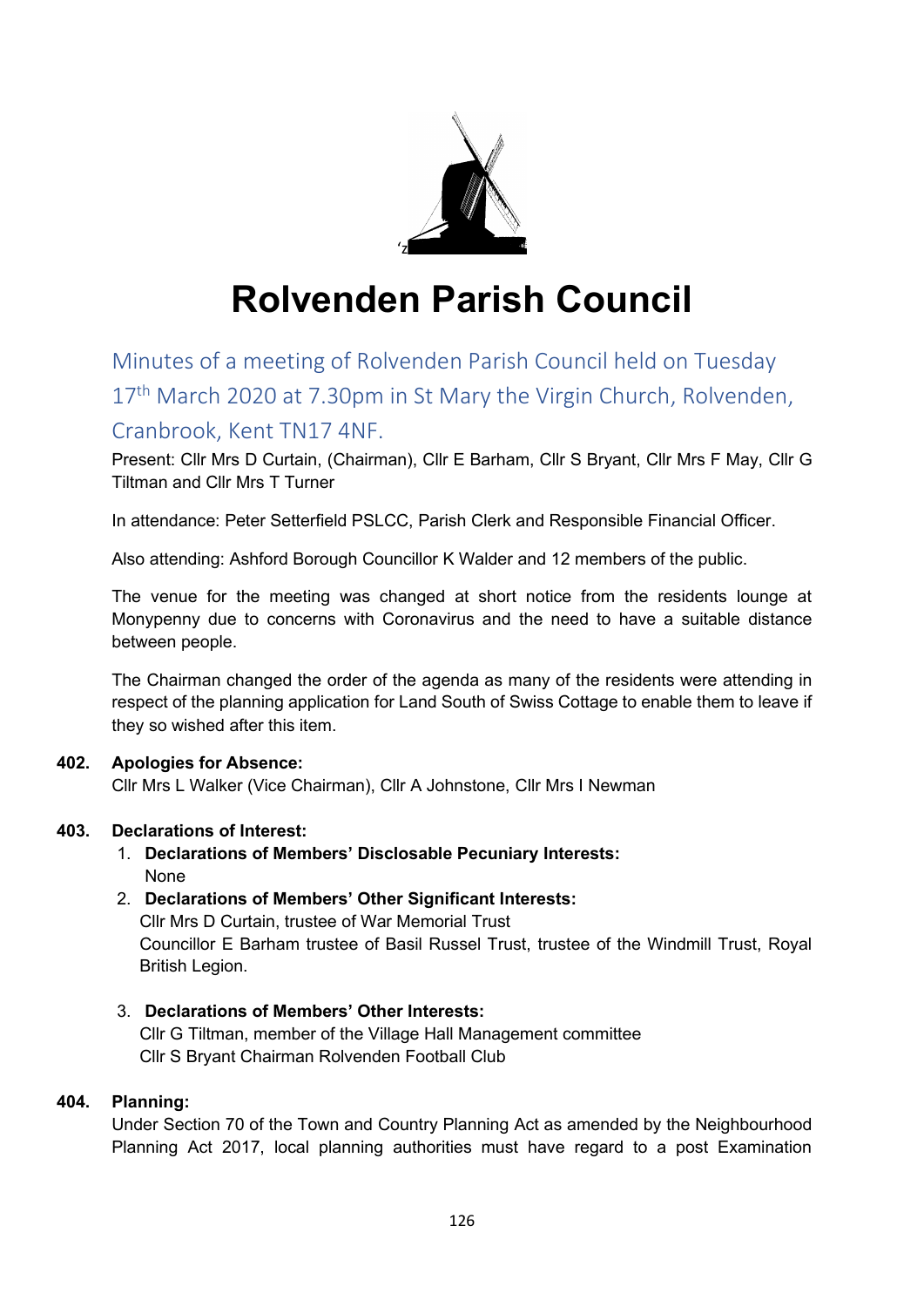Neighbourhood Plan if an Examiner has recommended that a local planning authority should finalise the draft plan with modifications.

So all future planning applications that we consider must refer to specific Neighbourhood Plan policies when being assessed and where relevant indicate which Neighbourhood Plan policy a proposal is not in compliance with and why, and vice versa.

**20/00292/AS – Land South of Swiss Cottage, Rolvenden Hill, Rolvenden –** Proposed change of use from equestrian to smallholding with an educational aspect incorporated to include landscaping, observation area, woodland, paddocks, food store, stables barn/toilets, polytunnel, tepee and glamping pods, visitor parking and erection of dwelling for staff accommodation.

**Resolved:** The Parish Council have considered this application in depth and would like to make the following observations on the documents submitted with the application.

## **Design and access statement**

Consideration has been given to policies TRA3a TRA6 HOU5 of the Ashford Local Plan however there is no reference to the various employment or Environment policies.

The existing permission 17/1263/AS is referred to but there is no mention of the limitation on number of horses

Rolvenden railway station is quoted as a mode of transport but this is a heritage line therefore cannot be taken into account in terms of sustainability.

Figure 2 of the statement shows one of the residents of the site, clearly a breach of planning as this is not a horse.

## **Planning statement**

Section 2 of the statement refers again to the local railway station, however it does not mention that this is a heritage line.

Reference is made to a heavily industrialised valley however the aerial photograph shows the site outlined in red which is of similar size to the timber yard.

The planning statement quotes Rolvenden Neighbourhood Plan Policy RNP11 as Conservation of rural buildings to business use; tourist accommodation or tourist attraction, this is misquoted as the policy is for the conversion of rural buildings. This application does not fit the policy as there are no buildings currently on the site.

## **Business plan**

The business plan is flawed. There is no justification for an educational facility of this kind in this location. The local schools are all in the rural area and are familiar with farming – if they wish to make a farm visit there would be farming families amongst the pupils who would facilitate such a visit. All 3 of the local primary schools are part of the Tenterden School Alliance and as such have access to the long established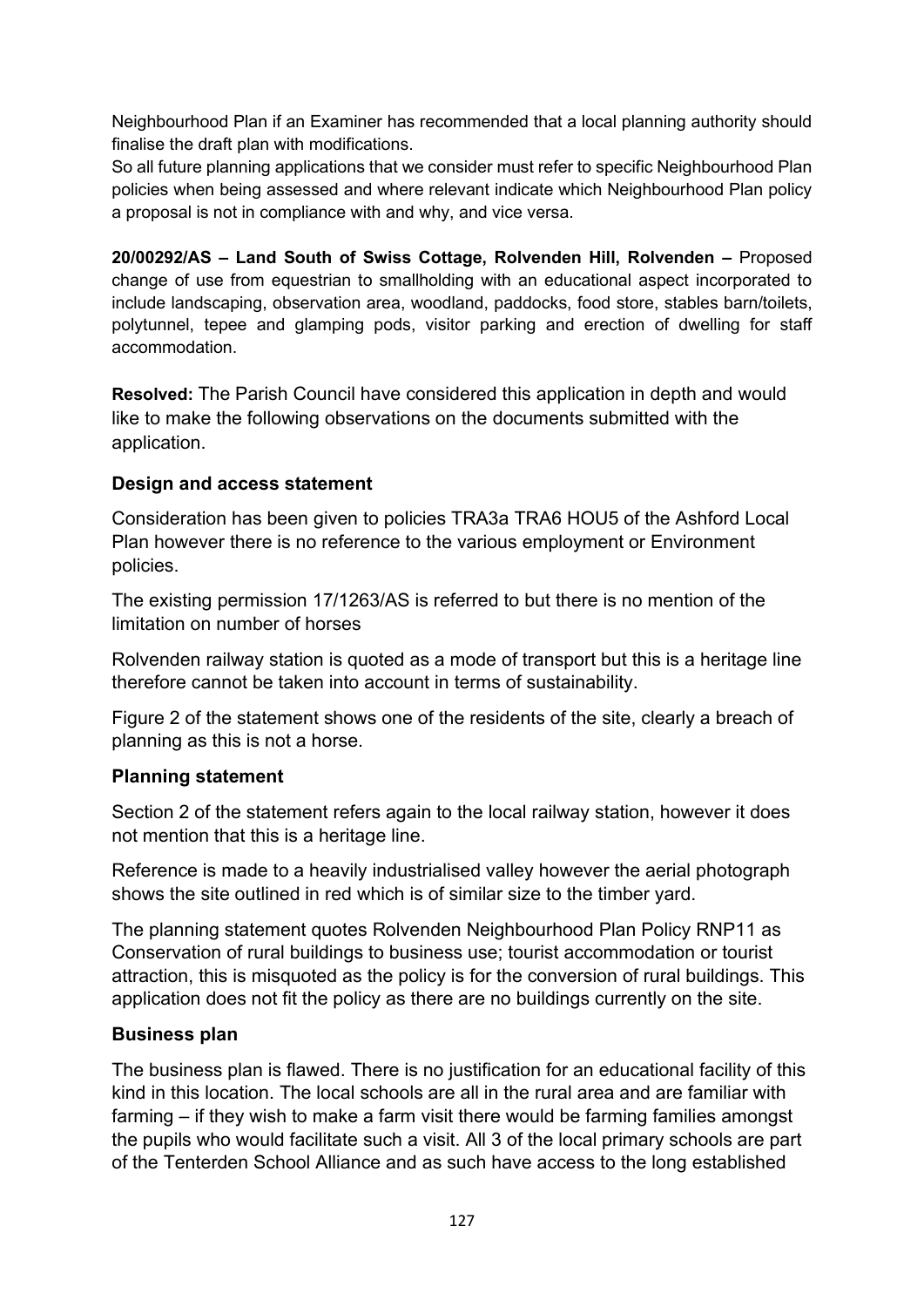Homewood school farm if they wish. Older young people have access to Young Farmers clubs locally. Special Educational Needs are catered for at Mount Lodge Care Farm in Biddenden and the Rare Breeds centre in Woodchurch, offering day care for young adults with additional needs in a fully supervised setting. The London Borough of Hackney owns and operates Kench Hill in Tenterden, offering residential accommodation and holidays to city children from around the country and has a large vegetable garden, livestock and qualified teaching staff.

There is already a glamping business in Rolvenden which is less than a mile from the application site, offering yurts and hopper huts on a long established working farm.

The business plan refers to a number of what appear to be individual ventures that the applicant is looking to carry out on what is a relatively small site and without an indication as to the number of animals it is difficult to see how the business can be sustainable.

## **Application form**

Under the description of the proposal it states that work or change of use has not been started yet the Design and Access Statement submitted clearly shows that sheep are resident on the site therefore change of use has commenced.

Foul sewage is not clear from the application as it quotes Mains sewer, other and Composting toilet system the drainage strategy quotes that a gravity discharge may be viable across third party land and that a pre-development enquiry made of Southern Water.

Employment: the application is at odds with the business plan in that it quotes the number of existing employees and not the proposed number, the business plan implies that there will be more employees.

No hours of opening are given which would be relevant to neighbours as there is potential for a lot of traffic movements should all of the ventures planned within the business plan take place.

The layout of the plan suggests that an experienced stockperson will be needed. Any residential development should be for that employee with an AOC attached, granted under a "rural worker" exemption, not for the owner of the site. It is usual practice for a new business of this type to run on a site for approximately 5 years to prove its viability before permission is granted for a permanent dwelling.

The applicants are seeking to minimise their impact on the AONB by pointing to the Kent and East Sussex Railway and the timber yard claiming that this part of the High Weald AONB is in some way worthy of lesser protection and the usual rules do not apply. The railway, the timber yard and the site of the railway builders cottages known as "Tin Town" are in fact what makes this landscape more unique being of huge heritage importance and therefore the immediate environs deserve the highest level of protection.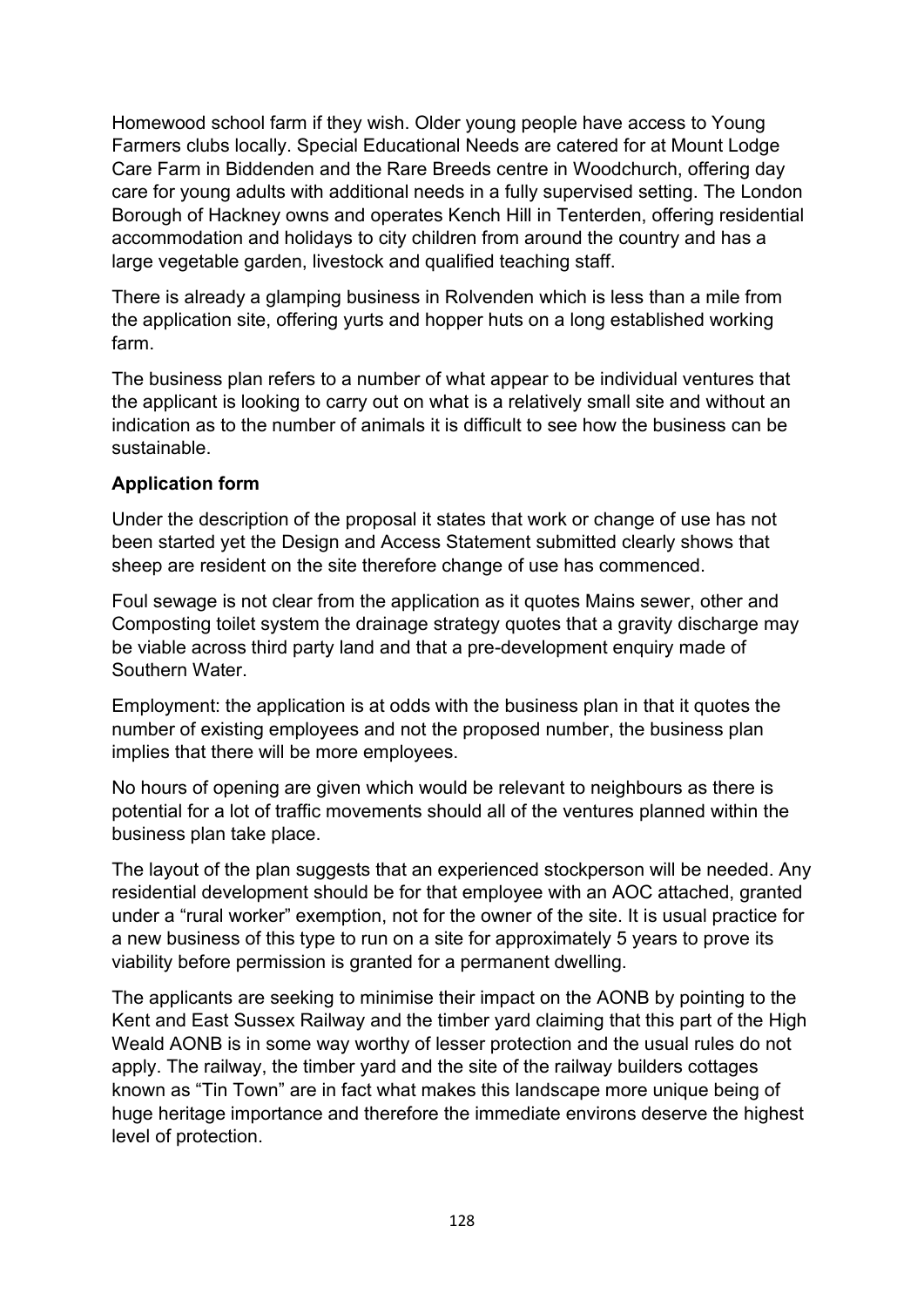There are serious concerns about road safety, the A28 is a busy very fast stretch of road offering one of the few overtaking places for several miles. As a result accidents happen on this stretch of road as evidenced on the crash data map. The sight lines are poor especially as traffic approaches at National Speed limit, from the plans the entrance drive looks narrow considering the parking proposals include one bus which would be a danger to pedestrians and possible conflict from opposing traffic.

There is no sustainable public transport to the site as the bus stop is located further up the hill and there is no footpath and the buses are infrequent. Whilst mention is made of the Railway station this is a heritage line operated by the Kent and East Sussex Railway, therefore should be discounted.

The site is not sustainable under the NPPF as there is limited public transport and the walking distances to amenities are too great especially as there are no pavements.

The proposal is contrary to the Rolvenden Neighbourhood Plan, there is no provision in the plan for this site and it is contrary to the following policies:

RNP1 (a) the designs for the built structures are not reflective of local architecture, black weatherboarding on box like structures are not heritage style.

RNP1 (b) the proposals do not protect or enhance the heritage and its setting.

RNP3 (a) the proposals do not conserve and enhance the landscape, scenic beauty or tranquillity of the High Weald AONB.

RNP4 (a and b) it is not justifiable within the context of the national level of protection nor would it enhance the distinctive quality of the landscape

In terms of the Ashford Local Plan 2030 no regard appears to have been made to the following policies

## Policy EMP1

The application indicates that this is a new employment premise however the application form shows there are two current employees and no proposed new employees. Given the nature of the proposed business the levels of traffic generated to make the business sustainable would have a significant impact on neighbouring residential occupiers. Whilst provision is being made for parking there does not appear to be any provision to improve the access to the site especially as the parking is making allowance for a bus. Both of these are contrary to the policy.

## Policy EMP5

The application fails to demonstrate what impact there will be on the amenities of the neighbouring residential properties by implication groups will generate noise. In terms of criteria d) no indication is given to the amount of traffic that will be generated albeit the road passing the site is an A class road it is subject to the National speed limit should the gateway not be altered there is potential for traffic wanting to enter the site being held on the main road whilst vehicles leave the site as the entrance appears narrow on the plans potentially only one way.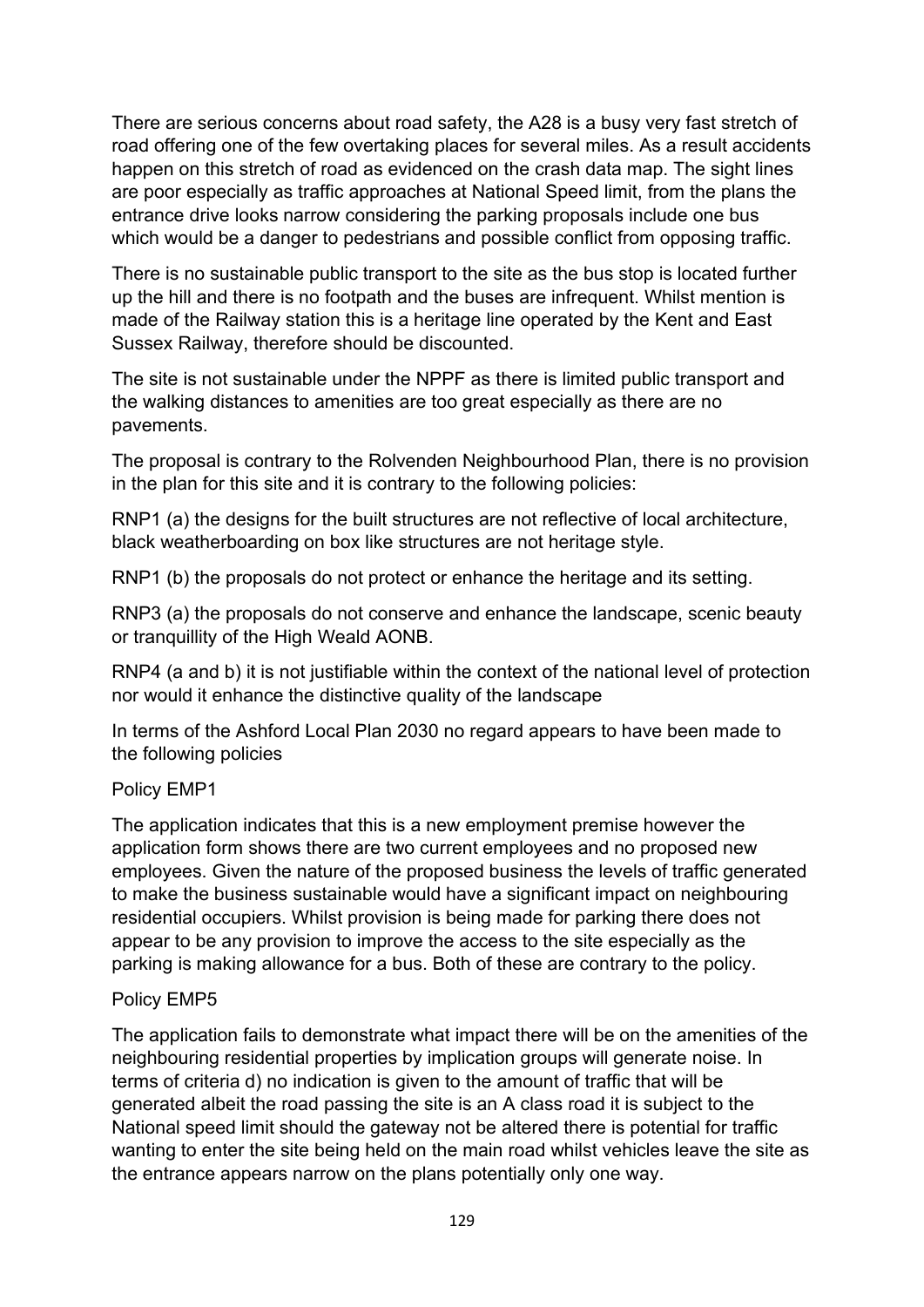#### Policy ENV3b

The proposals show 6 glamping pods an 8 Teepee campsite a barn/toilet block as well as a dwelling house and stables on what at present is a field albeit with planning permission for a stable block for 3 horses. This level of development will not enhance the distinctive character and tranquillity of the AONB.

#### Policy ENV4

No indication is given as to the provision of lighting to the glamping pods or for the pathway to the toilet block. The existing planning permission contains a condition that no external lighting shall be provided. Therefore this application should carry a similar condition in order to maintain the dark skies as well as to respect the residential amenity of the neighbouring properties.

#### Policy ENV5

The policy is to protect the Rural features this application sits within the AONB and does not enhance the landscape or the character of the area adjoining the application site.

In conclusion the Parish Council strongly objects to the application on the grounds that it is not compliant with the Rolvenden Neighbourhood Plan and scant regard has been paid to the Ashford Local Plan as referred to in the above comments. From the number of structures being proposed this is potentially overdevelopment of the sit

Borough Councillor K Walder has been requested to call the application in to the Planning Committee at the Borough Council.

#### **405. Public participation:**

There were no issues raised.

#### **406. Minutes:**

The minutes of the meetings held on  $18<sup>th</sup>$  February 2020 were submitted, agreed as a true record and signed by the Chairman.

#### **407. Coronavirus:**

It is likely that the Government will pass emergency legislation to support the prevention of the spread of Covid 19. This may include restricting people's activities and travel; increasing the number of people who are asked to "self-isolate", preventing groupings of people for meetings and events. As yet we do not know what form this will take.

At the present time there is no provision for councils to meet "virtually" this has been raised with the Government as part of the solution to issues that may arise.

The Parish Council needs to be aware that the Annual Parish Meeting has to be held between the  $1<sup>st</sup>$  March and  $1<sup>st</sup>$  June giving at least seven days notice as specified in the Local Government Act 1972.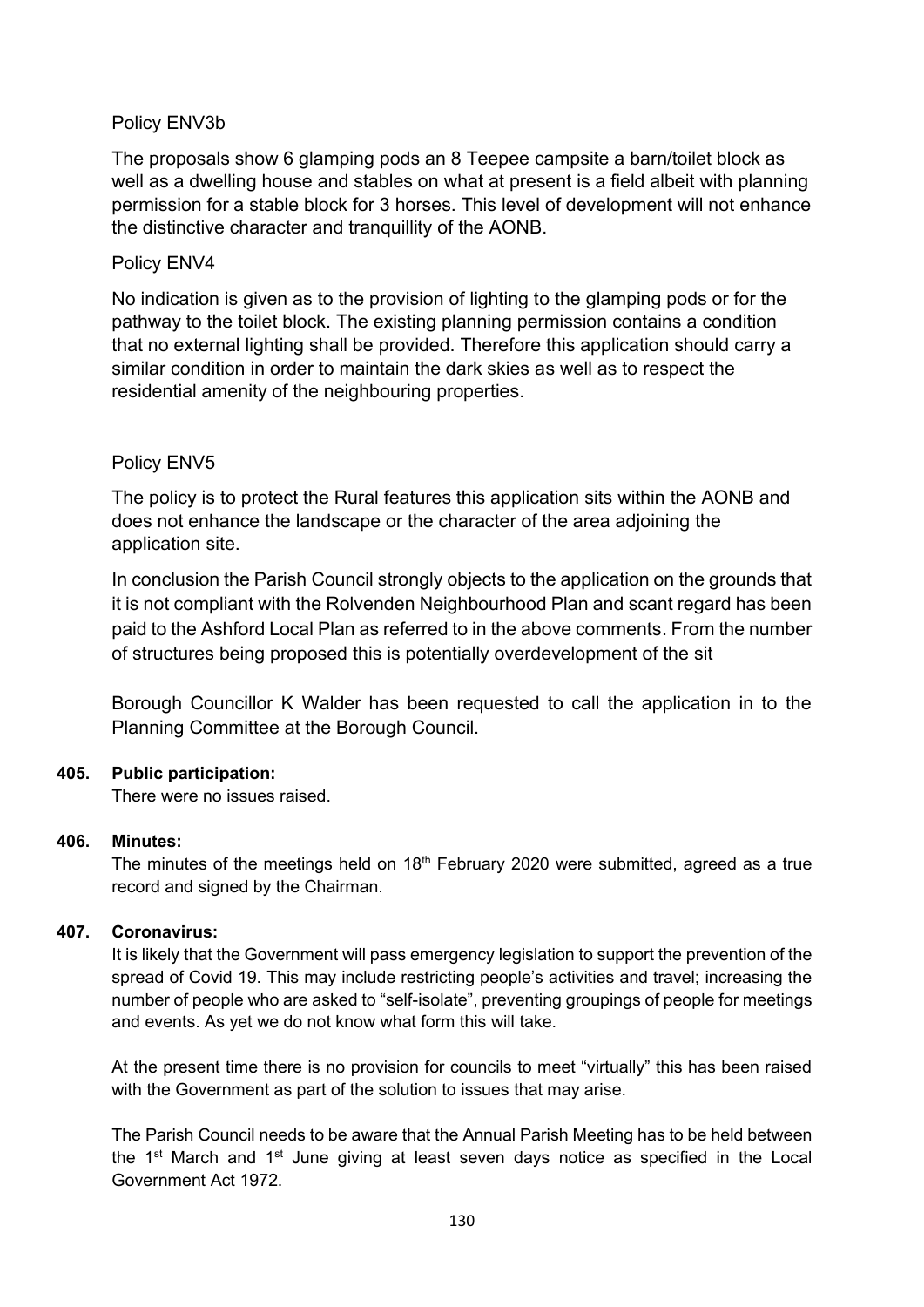Any decree issued by the Government is likely to supersede the 1972 Act further instruction will be provided by the Ministry for Housing, Communities and Local Government should there be a need to exceed the statutory time frame.

**Resolved: in the light of the current position with the Coronavirus outbreak the Annual Parish Meeting will be postponed to a date to be arranged and that further meetings of the Parish Council would also be suspended. With regard to planning applications these will be circulated by the Parish Clerk who will co-ordinate individual councillor's responses and circulate a proposed response for approval before submission to the Borough Council.**

#### **408. Planning:**

**20/00272/AS – Korkers Sausages Ltd, High Street, Rolvenden –** Erection of nonilluminated free-standing sign (retrospective).

#### **Resolved: to support the application.**

**18/00974/AS Land West of Kingsgate Cottage, Frensham Road, Rolvenden** Erection of 4 new dwellings with new vehicular access from Maytham Road AMENDED PLANS

Councillor Barham raised the following concerns:

The principle that 4 houses should be built on the site is agreed within the Rolvenden NDP but the current proposals would seem to be disappointing in many respects and short of detail in others.

- 1. The significant difference between this proposal and the previous ones of 13 Dec 2018 is the removal of House A in the plan in the south-east corner. Why is the space therefore not better used to distribute the four remaining houses around the site, retaining an open area, so that they are not so cheek by jowl and 4 houses sit more at ease in the larger space now available?
- 2. House A on that plan has been removed from the scheme to reduce it to 4 properties but the plot remains within the scheme and could easily be reinserted later. If the scheme is only for 4 houses all remaining land should either be incorporated within the gardens or a unified open space.
- 3. The D and A submitted appears not to provide any detail on the future management of the open space, that being 3 distinct areas site: House A site, the open ground as per pg 11 of this D&A and the woodland strip fronting Maytham Road on the west of the site. How will this be managed? It is unlikely that the Parish Council will want to take on this responsibility unless suitably endowed. Will there be a management company and what assurance do the parish have that the areas will be managed appropriately? Are they only for residents or open to all?
- 4. The parking allocation, whilst no doubt meeting ABC standards and having the potential to provide more parallel parking alongside the access road, would seem to be oddly laid out. The central 2 houses share three parking spaces and rely upon dedicated parking on the other side of the road, a feature also enjoyed by House B. This contrasts with the plan of 13 Dec 2018, which in many ways was a simpler and superior allocation. Each property had its own 2 spaces adjacent and it would be preferable if we reverted to this proposal.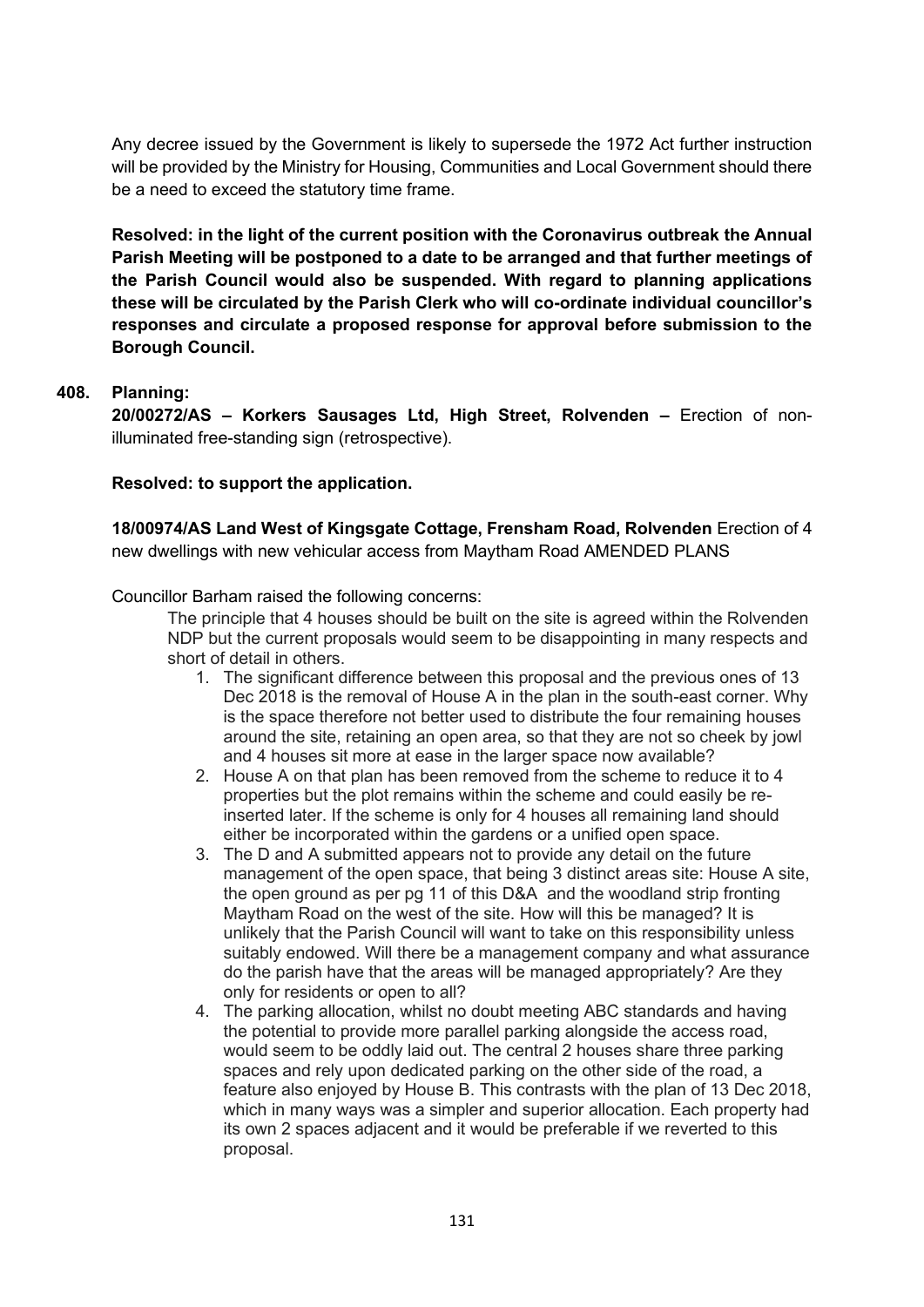- 5. For reasons that are not made clear the current proposal shows houses very similar to that previously proposed, but they have been turned 90° in the layout such that all the principal rooms face away from the street, due north. The relatively few windows that face south serve hallway, stairs and utility room, with one small south window in the kitchen area. There are no windows of significance on either the east or west faces, even when they will not overlook adjacent properties, such as on the west wall of House 5 (on the 2018 plan).
- 6. Neither bathroom has a window providing natural ventilation. Whilst that is not a requirement it surely is preferable and ought to be possible to incorporate in at least one of them
- 7. The gardens to the north are currently shown as having up to 20% of length shaded by the woodland strip, plan page 9. Whilst this depiction may be diagrammatic it will become reality as the trees there grow. They are potentially already overgrown and this will get worse. Should the houses not be moved further south in the plot to produce better gardens, redistributing the land freed up by House A and maintaining the net communal area, slightly differently laid out?
- 8. Amongst the best form of security any community is watching eyes, to have houses opening onto communal areas. Not one of the communal rooms faces onto the access road denying the ability of residents to see life outside their own domain. Children will be unlikely to sent to play outside in the communal area when they cannot be watched from the kitchen window.
- 9. Points 5-8 would suggest that the houses should be redesigned to face the street, provide natural sunlight to the principal rooms and find the opportunity for natural ventilation of some bathrooms, much of which could be achieved by readopting the proposals of 13 December 2018.

I find the current proposals a retrograde step and would ask the Council to request a resubmission of superior plans and additional information.

#### **Resolved: that the Parish Clerk would contact the planning department for further details.**

#### **19/01484/AS Cherry Wood Cottage, Alder Lane:**

The applicant and agent attended the February meeting of the Parish Council as they wished to alleviate some of the concerns raised by the Parish Council. It was agreed that the application would be reconsidered if they provided further written evidence to support the application. This has not been received therefore it was

**Resolved: the original objection to the application remains.**

#### **409. Telephone kiosk:**

A sketch of the proposed artwork was circulated and risk management has been undertaken.

#### **410. Village Fete 2020:**

Due to the Coronavirus pandemic the Village Fete has been cancelled.

#### **411. Finance:**

#### Payments authorised at the meeting

| theque No. | Pavee | amount | $\sqrt{\Delta}$ | Paymer′        |
|------------|-------|--------|-----------------|----------------|
| ີ          |       | Net    | $\blacksquare$  | $\overline{1}$ |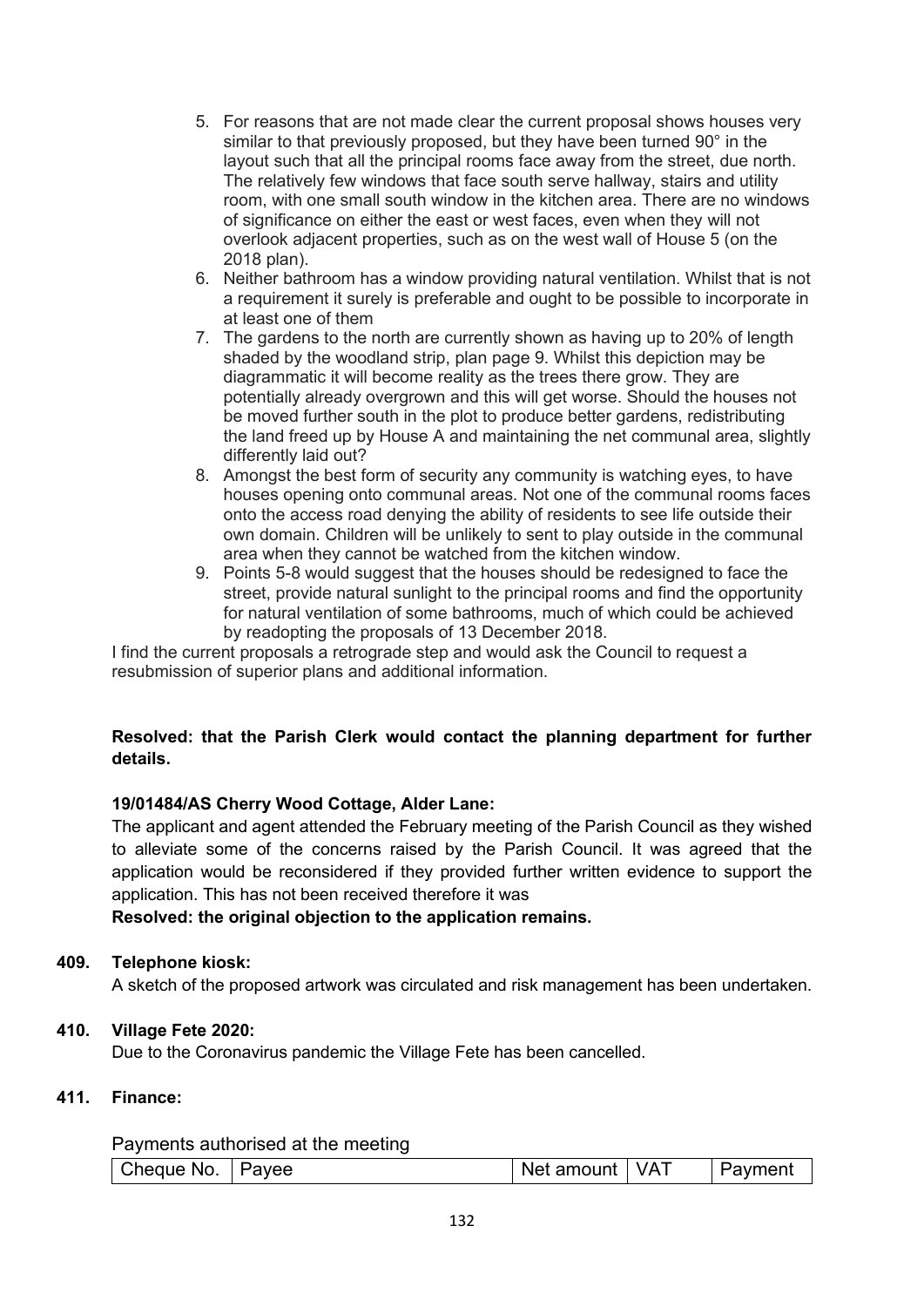| 242 & 243    | Staff costs                    |                     |        | £771.85   |
|--------------|--------------------------------|---------------------|--------|-----------|
| 244          | <b>Litter Picking</b>          |                     |        | £120.00   |
| 245          | <b>Cornex Garage</b>           | £130.26             | £26.06 | £156.32   |
| Direct debit | <b>ID Mobile</b>               |                     |        | £5.00     |
| 246          | <b>Ashford Borough Council</b> | £3,370.00   £674.00 |        | £4,044.00 |
| 247          | Rolvenden Rocket expenses      |                     |        | £606.04   |
| 248          | D Curtain                      |                     |        | £10.00    |

Report RPC/19/16 brings to the Parish Council a summary of the receipts and payments together with bank reconciliation and funds statement for the period ending 29th February 2020.

## **Resolved:**

- **1. To receive and note Report RPC/19/16**
- **2. To receive and acknowledge the financial movements for the period 1st April 2019 to 29th February 2020.**

£24.00 in cash was passed to the Parish Clerk in respect of sales of Rolvenden Reflections.

Councillor Curtain confirmed verification of the entries to the bank account.

**Information Technology**: The Parish Council have been awarded a grant in the sum of £500 from Kent County Council to enable the purchase of a laptop and software for use solely with the Rolvenden Rocket.

Councillor Barham suggested that the money would be better spent on purchasing a laptop for the Clerk's use and the Rocket data place on the "cloud".

It was pointed out that the grant terms and conditions were explicit in what the funds were to be used for and could not be diverted away from the project.

## **Resolved by majority: To purchase a laptop computer and software for use solely for the Rolvenden Rocket.**

The Parish Clerk is currently using his personal computer for all Parish Council business with all files being stored on a USB stick. This is not ideal and the Parish Council are asked to consider the purchase of a laptop computer and Office software. It is anticipated that the total cost will be less than £500.

Councillor Barham requested that the laptop be clearly marked as the property of Rolvenden Parish Council.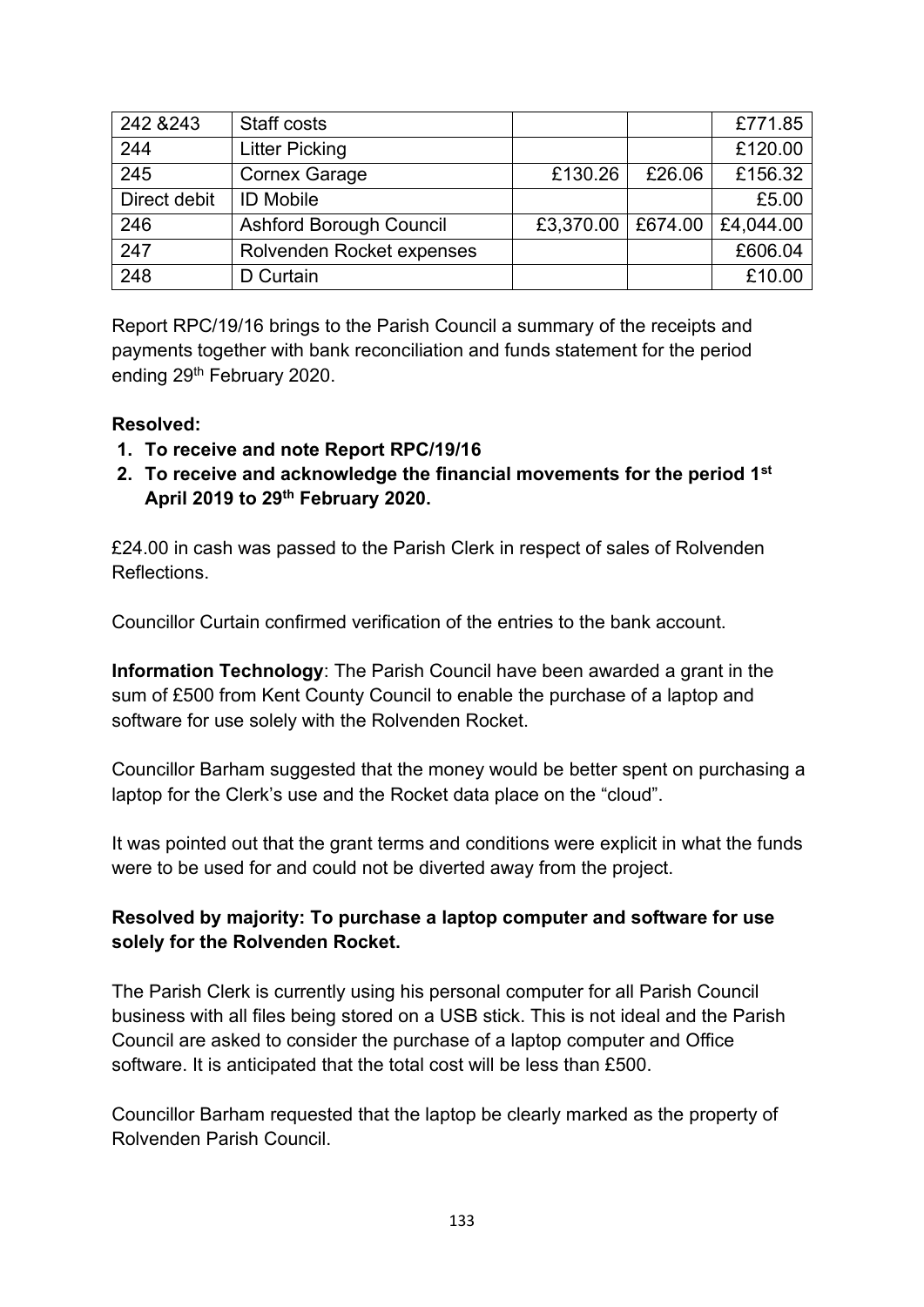## **Resolved unanimously: to purchase a laptop computer and office software for use by the Parish Clerk, to be clearly marked property of Rolvenden Parish Council.**

## **Update on the missing funds**:

Councillor Curtain advised that the documentation requested by the loss adjuster would be ready for submission by the end of the week. The Solicitor appointed to look at the Bank aspect has undertaken his enquiries and is preparing his submission to Lloyds Bank.

With regard to the former Clerk a proceeds of crime claim has been processed the result being he has no assets and therefore is required to pay £1 or spend an extra day in prison.

## **Councillor Barham left the meeting as he is a Trustee of the Basil Russell Trust.**

**Streyte Play area:** Application has been made to Ashford Borough Council for the release of S106 monies to enable the purchase of the replacement equipment. The Basil Russell Trust has offered to provide the Parish Council with a grant of £5,000 and a loan of £5,000 interest free pending recovery of the missing funds.

Due to the restrictions on borrowing funds it was **Resolved: to thank the trustees of the Basil Russell Trust for the kind offer and to accept the £5,000 donation but decline the offer of a loan.**

## **Councillor Barham returned to the meeting.**

## **412. Bollards:**

Enquiries have been made of Kent Highways as to whom would be permitted to install a knee rail between Monypenny and the Vicarage.

In response Kent Highways advise that the Department guidance states that fences on the Highway should be a minimum of 1100mm in height and bollards a minimum of 1000mm. this is so not to present as a hazard for the visually impaired. The knee height fences represent a trip hazard and as such would not be permitted on the highway especially where pedestrians and cyclists are likely to encounter them on their journey. Bollards would therefore be a more appropriate solution in this location as all street furniture – fences, guardrail and bollards should be mounted 450mm back from the kerb edge.

In view of the current situation the issue will be held over until such time as meetings resume.